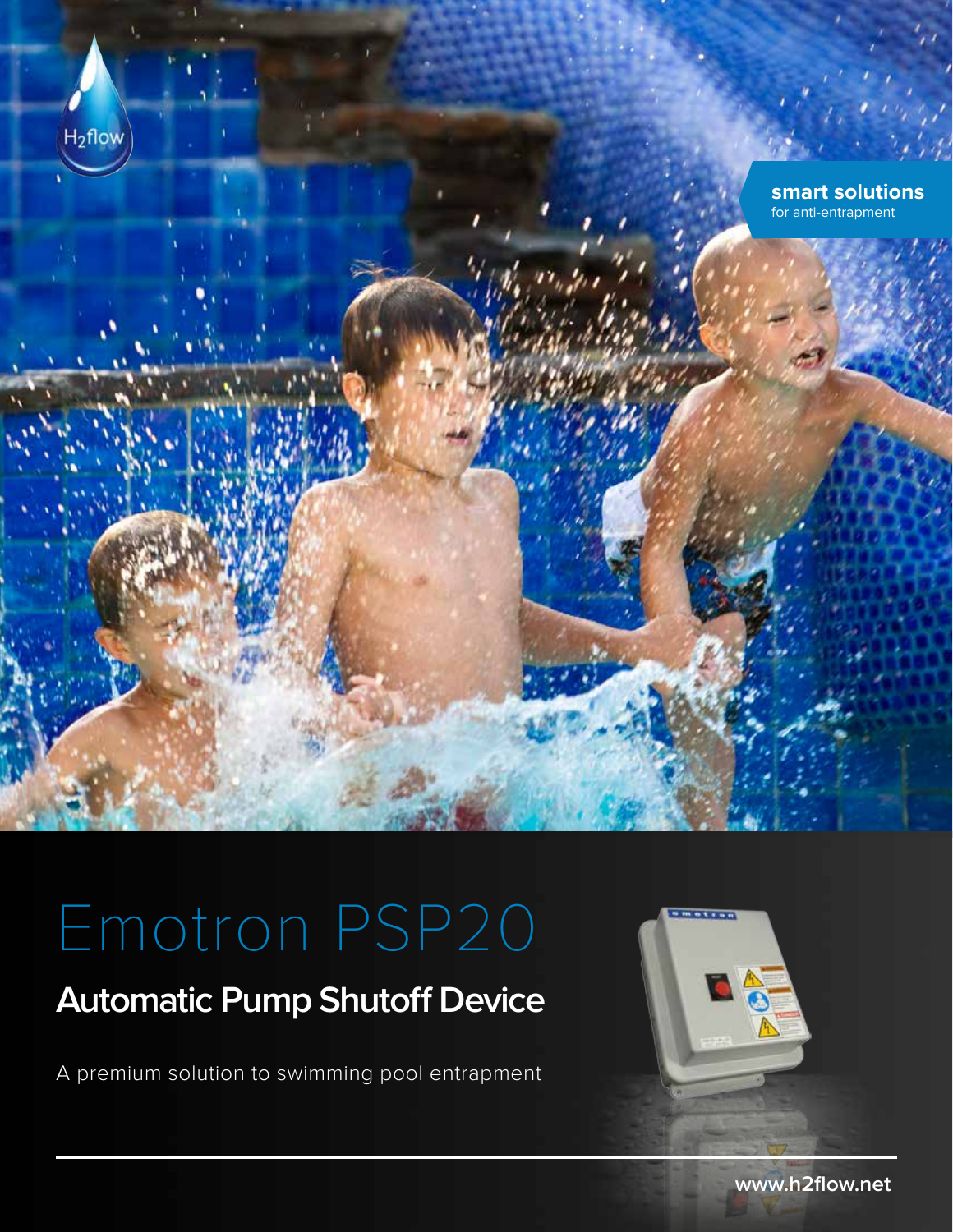# SIMPLY SAVING LIVES ...



The PSP20 uses the existing pump motor as a sensor to protect swimmers from the horrific injuries and loss of life caused by pool & spa entrapment.

When a spa or swimming pool pump experiences a loss of suction caused by the drain being blocked, the PSP20 detects a significant drop in motor load and shuts the pump off within 1 second.

### **Virginia Graeme Baker Act**

Over the past two decades, there have been 147 documented incidents and 36 deaths caused by Entrapment in Swimming Pools and Spas.

In December 2007, the President signed into law the Virginia Graeme Baker Act, requiring public pool and spa operators to install specific safety devices to prevent further injury and loss of life. Facilities having a single main suction outlet or two or more outlets within 3 feet of each other are required to have a second layer of anti-entrapment protection; the PSP20 is an approved device. Full details of the Act can be found at the Consumer Product Safety Commission's website: www.poolsafety.gov

#### **How it works**

Using the existing pump motor as a sensor, Emotron's patented Shaft Power Monitoring technology will reliably detect a swimmer blocking the suction drain and quickly shut off the pump. The PSP20 accurately monitors motor power to either single-phase or threephase pumps.

Alternative mechanical solutions such as vacuumbased SVRS are labor-intensive to install, maintain, and require modifications to the plumbing.

### **Simple to install**

The PSP20 is supplied as a fully-assembled control panel designed to be installed between an existing pump control panel and the pump motor. Installation typically takes less than one hour - with just one trade skill, an electrician.

### **Simple to set up**

Once installed, programming the PSP20 takes just minutes.

The motor's HP, Full Load Amps, and the number of phases are the only parameters needing to be set. Once the pump operating in normal conditions, calibration takes just 3 seconds!

Providing the pool's filtration equipment and pump are correctly maintained, we **guarantee** no false alarms. Before selecting your supplier, we recommend that you ask them to commit to the same standard!

### **Filter Backwash / Pool Cleaning**

Unlike SVRS-based principles, the PSP20 is impervious to the effects of filter backwashing and pool vacuuming. There is no need to disable the PSP20's protection during these activities - thereby eliminating another layer of system complexity and at the same time, maintaining entrapment protection 100% of the time.

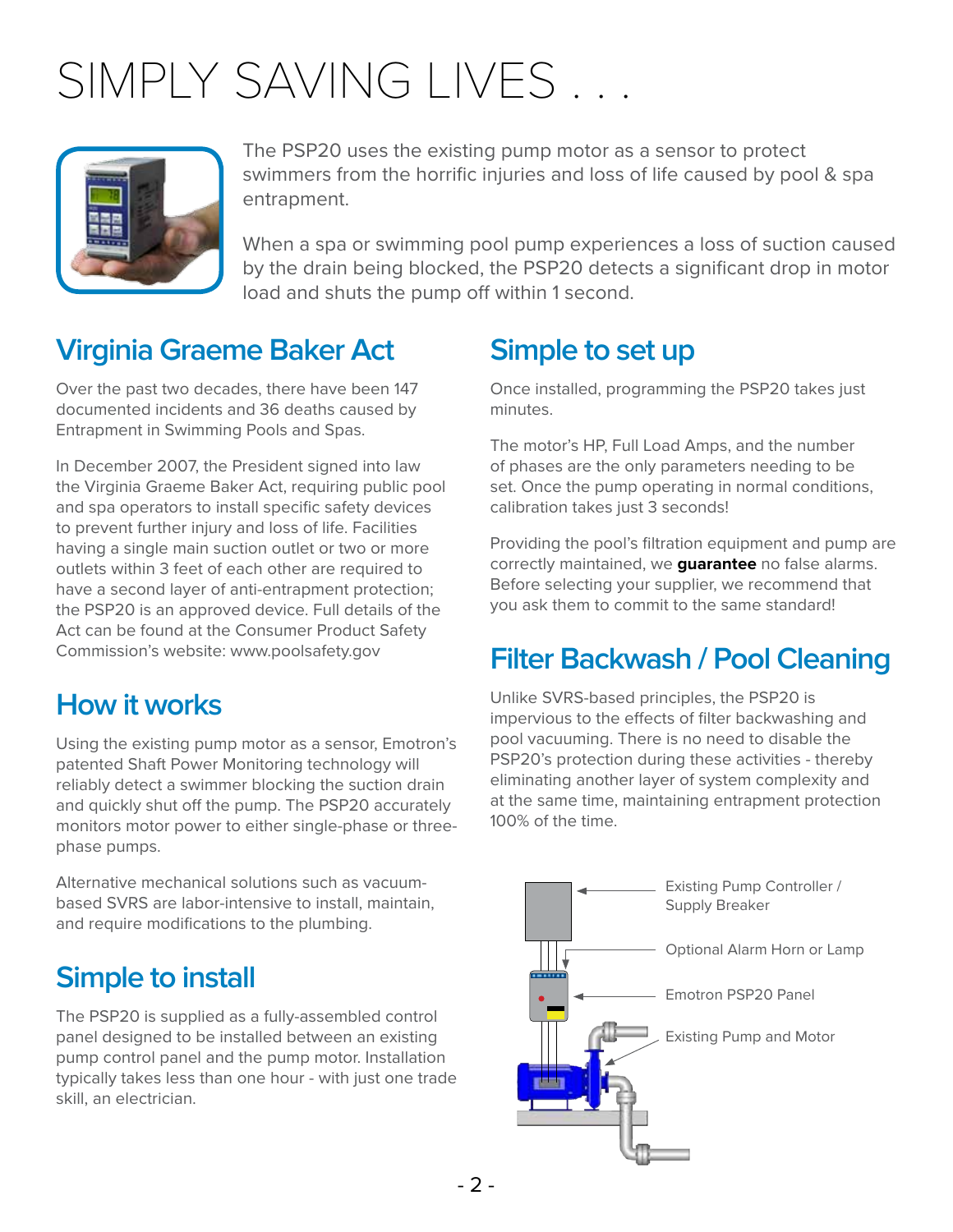# COMPLIANCE IN ONE HOUR

#### **Pump Prime Time**

In instances where the pool pump may require an extended period to re-prime itself (e.g., after the pool has been drained or when the pump has been disassembled), the pool operator may extend the PSP20's 'Motor Start Delay' time. The preset time is 180 seconds. Once this time period has expired, entrapment protection will be automatically enabled.

#### **UL Listing**

Many regions of the USA insist that products having greater than 27 Volts applied to them must be listed to UL standards. The PSP20 is listed to UL508A

### **Key Features**

- Automatic Pump Shut-Off System Tested and approved to ASME-A112.19.17 SVRS standard
- No suction connection NO future leak issues
- Reliable Based on 350,000+ pump monitor installations over 20 years
- NO nuisance faults **GUARANTEED** (4)
- UL508A approved critical for many regions of the USA
- Simple to install and setup (one hour or less)
- Patented 'Autoset' feature allows for calibration in three seconds with the push of a single key
- Password protection prevents unauthorized "tampering"
- Unaffected by Hydrostatic Relief Valves
- No winterization requirements
- Lowest overall cost of ownership
- No modifications to existing controls
- No wearable parts
- No battery backup required
- Uses existing pump and motor



#### **Important Notes:**

- 1.  $H_2$ flow recommends that you review all relevant published Federal and State publications prior to installing any device intended to protect against pool and spa entrapment.
- 2. It is the pool operator's responsibility to frequently check the system's operation.
- 3. Equipment must be installed (i) by a qualified technician within the trade required for installation, (ii) in compliance with the manufacturer's and/or distributor's instructions and/ or installation manual, and (iii) without modification of any kind to the equipment or to the installation instructions and or protocol. Buyer will operate the equipment (i) under normal conditions specified for it (ii) for the purpose, and within the operating limits for which it is designed and specified, and (iii) without misuse, abuse or neglect. Buyer shall properly and timely conduct all maintenance, testing and inspections of the equipment recommended in the instructions, and all safety mechanisms and devices shall be in place and in operation at all times, without modification.
- 4. Pool & Spa Filters, Strainers and Pumps must be corectly maintained in order to avoid false alarms.

#### Motor Power